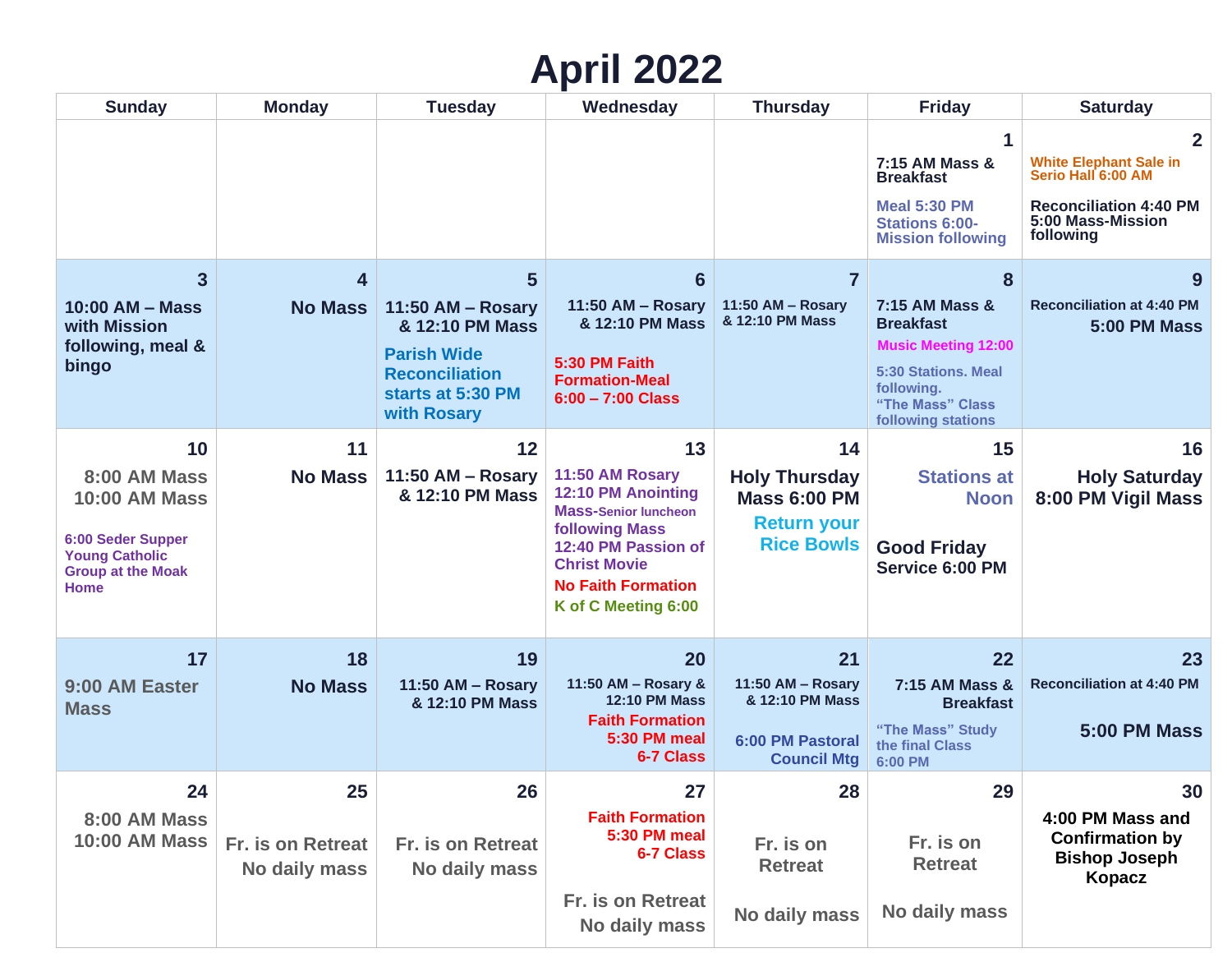## **April 2022**

| <b>Mass Date &amp; Time</b>               | <b>Music</b>              | <b>Cross Bearer &amp;</b><br><b>Eucharistic Minister</b> | <b>Ushers</b>                                    | <b>Lector &amp; Commentator</b>                                                                                                                       | <b>Altar Servers</b>                                                  |
|-------------------------------------------|---------------------------|----------------------------------------------------------|--------------------------------------------------|-------------------------------------------------------------------------------------------------------------------------------------------------------|-----------------------------------------------------------------------|
| Saturday, April 2<br>5:00 PM              | <b>No Music</b>           |                                                          | <b>David Goss &amp;</b><br><b>Chandler</b>       | <b>L-Lanelle Wusterbarth</b><br>C-T.A. Boyd                                                                                                           |                                                                       |
| Sunday, April 3<br>10:00 AM               | <b>No Music</b>           |                                                          | O. Junkin &<br>T. Junkin                         | L- Jason Guthrie<br><b>C-Lindsey Smith</b>                                                                                                            | <b>Natalie Womack &amp;</b><br><b>Finley Ybarra</b>                   |
| Saturday, April 9<br>5:00 PM              | <b>Johnna &amp; Alice</b> | <b>Patrick Riley</b>                                     | <b>Charles Feduccia</b><br>& Brad Smith          | L-(1) Becky Feduccia<br>L- (2) Lanelle<br>Wusterbarth<br>$L - (3)$ Kenneth<br>Goodrum<br><b>C-Shea Riley</b>                                          |                                                                       |
| Palm Sunday, April 10<br>8:00 AM          | <b>Tara &amp; Diane</b>   | <b>Bridget Achord</b>                                    | Jim Bonner &<br><b>Aaron Achord</b>              | L- (1) Cathy Fuselier<br>$L - (2)$ M. Weathersby<br>L- (3) Henry Ledet<br>C- T. A. Boyd                                                               |                                                                       |
| 10:00 AM                                  | Johnna & Emily            | <b>Kathleen Calcote</b>                                  | <b>David Goss &amp;</b><br><b>Micah Davis</b>    | L - (1) Joshua Atwater<br>L- (2) Sue Junkin<br>$L - (3)$ Jason Guthrie<br><b>C-Bo Allen</b>                                                           | <b>Emma Barrett &amp;</b><br><b>Piper Douchard</b>                    |
| Holy Thursday, April 14<br>6:00 PM        | Johnna, Emily<br>& Diane  | <b>Jennifer Townsend</b>                                 | <b>David Goss &amp;</b><br><b>Jeff Phillips</b>  | L - Celine Craig<br>C - Hilda Harrigill                                                                                                               | Jim Bonner - Thurifer<br><b>Joshua Atwater</b><br><b>Trevor McRee</b> |
| Good Friday Service, April 15<br>6:00 PM  | <b>Emily</b>              | M. Weathersby                                            | <b>David Goss &amp;</b><br><b>Jason Hadley</b>   | L(1) - Sandy Wojcik<br>L (2) - Hilda Harrigill<br>$L(3)$ – Jim Craig<br>C - Celine Craig                                                              |                                                                       |
| Holy Saturday, April 16<br>8:00 PM        | <b>Emily &amp; Eileen</b> | <b>Norman Ratliff</b>                                    | <b>Brandon Bowman</b><br><b>Charles Feduccia</b> | $L(1)$ – Lanelle<br>Wusterbarth<br>L (2) - Sandy Wojcik<br>L (3) - Hilda Harrigill<br>L (4) – Becky Feduccia<br>$L(5)$ – Diane Acy<br>C - A. Methvien | Jim Bonner - Thurifer<br><b>Joshua Atwater</b><br>Joshua Smith        |
| <b>Easter Sunday, April 17</b><br>9:00 AM | <b>Phillips</b>           | <b>Cathy Ditcharo</b>                                    | <b>Mark Smith</b><br>M. Bartholomew              | L- Jim Craig<br>C- Celine Craig                                                                                                                       | <b>Parker Shann &amp;</b><br><b>David Phillips</b>                    |
|                                           |                           |                                                          |                                                  |                                                                                                                                                       |                                                                       |